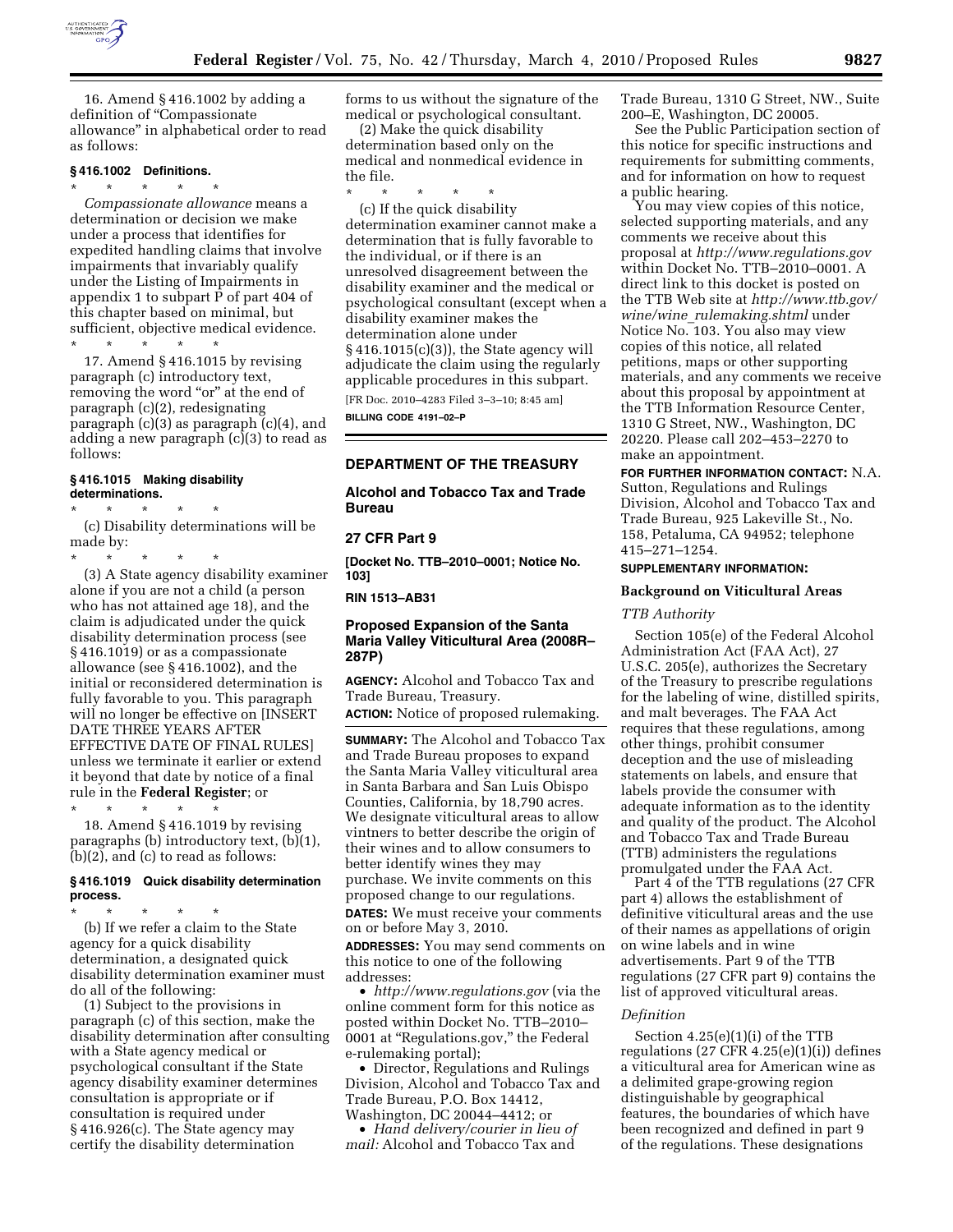allow vintners and consumers to attribute a given quality, reputation, or other characteristic of a wine made from grapes grown in an area to its geographic origin. The establishment of viticultural areas allows vintners to describe more accurately the origin of their wines to consumers and helps consumers to identify wines they may purchase. Establishment of a viticultural area is neither an approval nor an endorsement by TTB of the wine produced in that area.

# *Requirements*

Section 4.25(e)(2) of the TTB regulations outlines the procedure for proposing an American viticultural area and provides that any interested party may petition TTB to establish a grapegrowing region as a viticultural area. Petitioners may use the same procedure to request changes involving existing viticultural areas. Section 9.3(b) of the TTB regulations requires the petition to include—

• Evidence that the proposed viticultural area is locally and/or nationally known by the name specified in the petition;

• Historical or current evidence that supports setting the boundary of the proposed viticultural area as the petition specifies;

• Evidence relating to the geographical features, such as climate, soils, elevation, and physical features, that distinguish the proposed viticultural area from surrounding areas;

• A description of the specific boundary of the proposed viticultural area, based on features found on United States Geological Survey (USGS) maps; and

• A copy of the appropriate USGS map(s) with the proposed viticultural area's boundary prominently marked.

# **Santa Maria Valley Expansion Petition**

## *Background*

On August 5, 1981, the Bureau of Alcohol, Tobacco, and Firearms (ATF), our predecessor agency, published T.D. ATF–89 in the **Federal Register** (46 FR 39811), establishing the Santa Maria Valley viticultural area (27 CFR 9.28). TTB notes that the Santa Maria Valley viticultural area lies entirely within the Central Coast viticultural area (27 CFR 9.75) and covers 97,483 acres in southern San Luis Obispo County and northern Santa Barbara County, California. In the Geographical Evidence section, T.D. ATF–89 stated that prevailing ocean winds blow west to east, into and through the Santa Maria Valley. The winds create a climate where air temperatures are

comparatively cooler in summer and winter, but warmer in fall, than the surrounding areas.

In March 2006, Sara Schorske of Compliance Service of America, Inc., on behalf of a group of local winery and vineyard owners, submitted a petition proposing an expansion of the southern and western boundaries of the current Santa Maria Valley viticultural area. The petition presented evidence and documentation in recognition of the geographical name of the proposed southern expansion area and in support of the similarities of its climate, soils, terrain, and watershed with those of the current viticultural area. The petition also documented significant commercial viticulture to the south of the current southern boundary line. However, TTB returned the March 2006 petition to expand the Santa Maria Valley viticultural area with a letter recommending that the petitioner delete the western expansion portion, about which sufficient justification was not presented.

Ms. Schorske then submitted the current petition, under consideration in this notice, which requests only a southern expansion (consisting of 18,700 acres) of the existing Santa Maria Valley viticultural area. The proposed expansion area lies in northern Santa Barbara County, according to the written boundary description and accompanying USGS maps, and also is within the Central Coast viticultural area. The proposed expansion area includes 9 vineyards, 255 acres of commercial viticulture, and 60 to 200 acres under viticultural development, according to the petition.

## *Name Evidence*

The current petition explains that the original petition supporting the establishment of the Santa Maria Valley viticultural area in 1981 documented the ''Santa Maria Valley'' name for the geographical area. Hence, T.D. ATF–89, in establishing the Santa Maria Valley viticultural area, determined that the most appropriate name for the geographical area was Santa Maria Valley.

The current petition states that the proposed southern expansion of the Santa Maria Valley viticultural area generally follows the watershed boundary line between the Santa Maria Valley to the north and the Los Alamos Valley to the south. The current petition relies on the Santa Maria River watershed for name recognition of the expansion area.

## *Boundary Evidence*

The current southern boundary line of the Santa Maria Valley viticultural area follows Foxen Canyon Road and Clark Avenue, at Sisquoc, 4.2 miles inside the southern perimeter of the Santa Maria River watershed, according to the current written boundary description and the accompanying USGS maps. On the south side of the Santa Maria Valley watershed, the creeks drain northward to lower elevations, through the valley, into the Santa Maria River, as shown on the USGS Foxen Canyon, Sisquoc, and Orcutt maps. Computer-generated watershed maps show that the proposed expansion of the southern boundary line conforms to the Santa Maria River watershed, according to the petition.

The boundary line of the proposed southern expansion of the Santa Maria Valley viticultural area, going clockwise, starts at the southeast corner of the current viticultural area boundary and travels generally in a straight line west-northwest over the Solomon Hills to its intersection with U.S. Route 101, according to the written boundary description and accompanying USGS maps. Following U.S. 101, the proposed boundary line continues north to Clark Avenue in Orcutt, rejoining the current boundary line of the Santa Maria Valley viticultural area.

# *Distinguishing Features*

Santa Maria Valley Viticultural Area as Established by T.D. ATF–89

TTB notes that in establishing the Santa Maria Valley viticultural area, T.D. ATF–89 cited terrain, soils, and climate as distinguishing features.

*Terrain:* According to T.D. ATF–89, the boundary line of the Santa Maria Valley viticultural area surrounds the Santa Maria Valley floor, adjacent canyons, and sloping terraces. Elevations vary from a low of 200 feet at the Santa Maria River to a high of 3,200 feet at Tepusquet Peak. As shown on the USGS Foxen Canyon map, a westward projection of the San Rafael Mountains, peaking at 1,801 feet in elevation, extends approximately 4 miles into the southeast portion of the current Santa Maria Valley viticultural area. According to the USGS maps, the current southern boundary line varies from 600 to 1,000 feet in elevation. Vineyards within the original viticultural area were planted between elevations of 300 feet on the valley floor and 800 feet on the slopes of the rolling hillsides.

*Soils and Climate:* According to T.D. ATF–89, the soils of the Santa Maria Valley viticultural area are well drained, fertile, and range in texture from sandy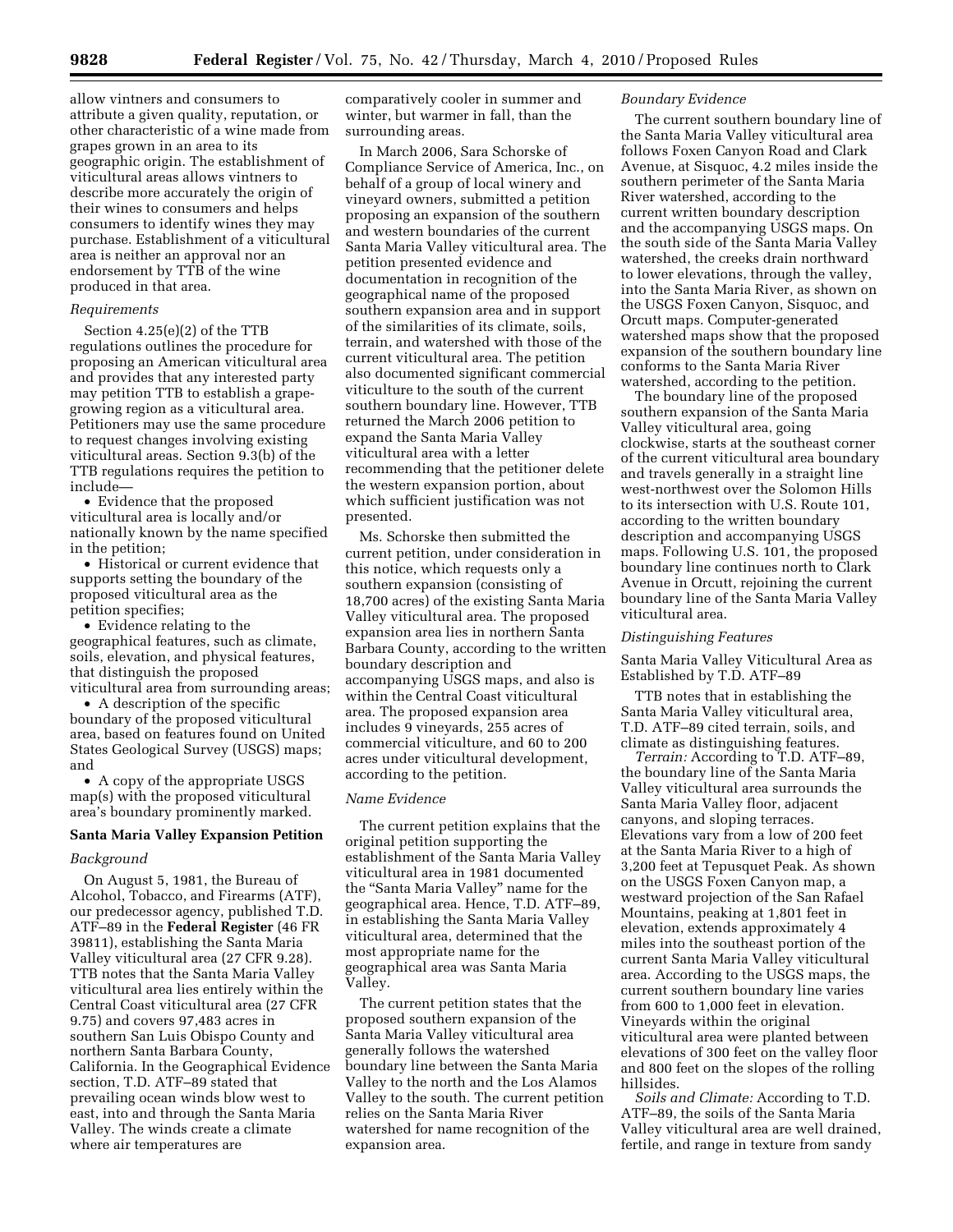loam to clay loam. Of climatic importance to the viticultural area, as compared to the surrounding regions, are the prevailing, cooling, marineinfluenced ocean winds.

Current Petition To Expand the Santa Maria Valley Viticultural Area

*Terrain:* The petition states that the geography of the proposed southern expansion of the Santa Maria Valley viticultural area is similar to that inside the current southern boundary line. The valley lies generally along an eastsoutheast axis, and is approximately 16 miles long within the existing

viticultural area and the proposed expansion area, as shown on ''Locations of Weather Stations and Selected Vineyards and Wineries'' (map, undated), which the petitioner created and submitted with the petition. In the southern expansion area, gently rolling hills give way to a more rugged terrain of canyons and steep slopes, as shown on the USGS Foxen Canyon and Sisquoc maps. Elevations in the southern expansion area vary between approximately 440 feet near Sisquoc to 1,360 feet at the southeast corner of the current Santa Maria Valley viticultural area, and are comparable to those in

areas on or surrounding the Santa Maria Valley floor.

The petition includes a table, shown below, with the elevations of commercial vineyards in the southern portion of the current Santa Maria Valley viticultural area and in the proposed southern expansion area. Elevations of vineyards within the southern portion of the current Santa Maria Valley viticultural area range from 600 to 950 feet; similarly, those of vineyards in the proposed southern expansion area range from 600 to 930 feet.

| Vineyard | Location | Approximate<br>elevation in<br>feet |
|----------|----------|-------------------------------------|
|          |          | 650                                 |
|          |          | 700                                 |
|          |          | 750–800                             |
|          |          | 950                                 |
|          |          | 600-750                             |
|          |          | 720                                 |
|          |          | 760–840                             |
|          |          | 640-840                             |
|          |          | 720-800                             |
|          |          | 600                                 |
|          |          | 700                                 |
|          |          | 800-900                             |
|          |          | 650–930                             |
| Murphy   |          | 750–880                             |

*Climate:* The petition explains that the Santa Maria Valley has a ''maritime fringe'' climate (''The Climate of Southern California,'' by Harry P. Bailey, University of California Press, 1966). The maritime fringe climate derives from the Pacific Ocean, causing foggy and windy conditions in the Santa Maria Valley. In contrast, some other inland, high-elevation areas nearby have either less or no marine influence.

The petition states that during the summer growing season, the marine air moves onshore, passing through lowelevation passes in the Coast Range, inland to the Santa Maria Valley. (T.D. ATF–89 describes the Santa Maria Valley as a ''natural funnel-shaped'' valley.) Temperatures remain consistent throughout the gentle west-to-east rise in elevations of the Santa Maria Valley. The petition states that the cooling wind and fog encounter little resistance in any direction until they meet the Sierra Madre Mountains on the north side of the valley and the Solomon Hills on the south side, where the valley terminates. The boundary of the proposed southern expansion extends to the Solomon Hills, where the petition asserts that the cooling wind and fog encounter resistance.

The petition includes a map that shows the broad, westerly opening between these mountains and hills and how they would funnel the cooling wind and fog in an east-southeast direction, into the valley. T.D. ATF–89 states that "\* \* \* the prevailing winds from the ocean [cause] the valley to have a generally cooler summer, warmer fall, and cooler winter than surrounding areas.''

The current petition provides data from two weather stations, one within the established Santa Maria Valley viticultural area and one within the proposed expansion area. Both stations are nestled along foothills, slightly above the valley floor. A graph in the petition presents heat accumulation data recorded in 2004 at the two stations.

The graph shows that growing season totals for 2004 in the current viticultural area and in the proposed expansion area were both just less than 3,000 degree days. (As a measurement of heat accumulation during the growing season, 1 degree day accumulates for each degree Fahrenheit that a day's mean temperature is above 50 degrees, the minimum temperature required for grapevine growth. See pages 61–64 of

"General Viticulture," Albert J. Winkler, University of California Press, 1975.)

*Soils:* According to the petition, the current Santa Maria Valley viticultural area consists of a wide variety of soils without a single dominant soil type. The petition provides a table listing the soil map units in the current Santa Maria Valley viticultural area and in the proposed expansion area. The table is divided into four general areas. Three areas are within the current Santa Maria Valley viticultural area: (1) Valley floor, (2) hills (the Solomon Hills), and (3) mountains (the foothills of the Sierra Madre Mountains, northeast of the Santa Maria River). The fourth is the proposed southern expansion area.

As shown in the table, the soils are mainly sand, sandy loam, and loam on the valley floor, but are mixed sandy loam, clay loam, shaly loam, and silt loam on mountains. However, without exception, the soils that are in the proposed expansion area are also in the existing Santa Maria Valley viticultural area. In both the proposed expansion area and on hills in the current viticultural area, the soils are sand, sandy loam, clay loam, and shaly clay loam, but are mostly loam and shaly loam.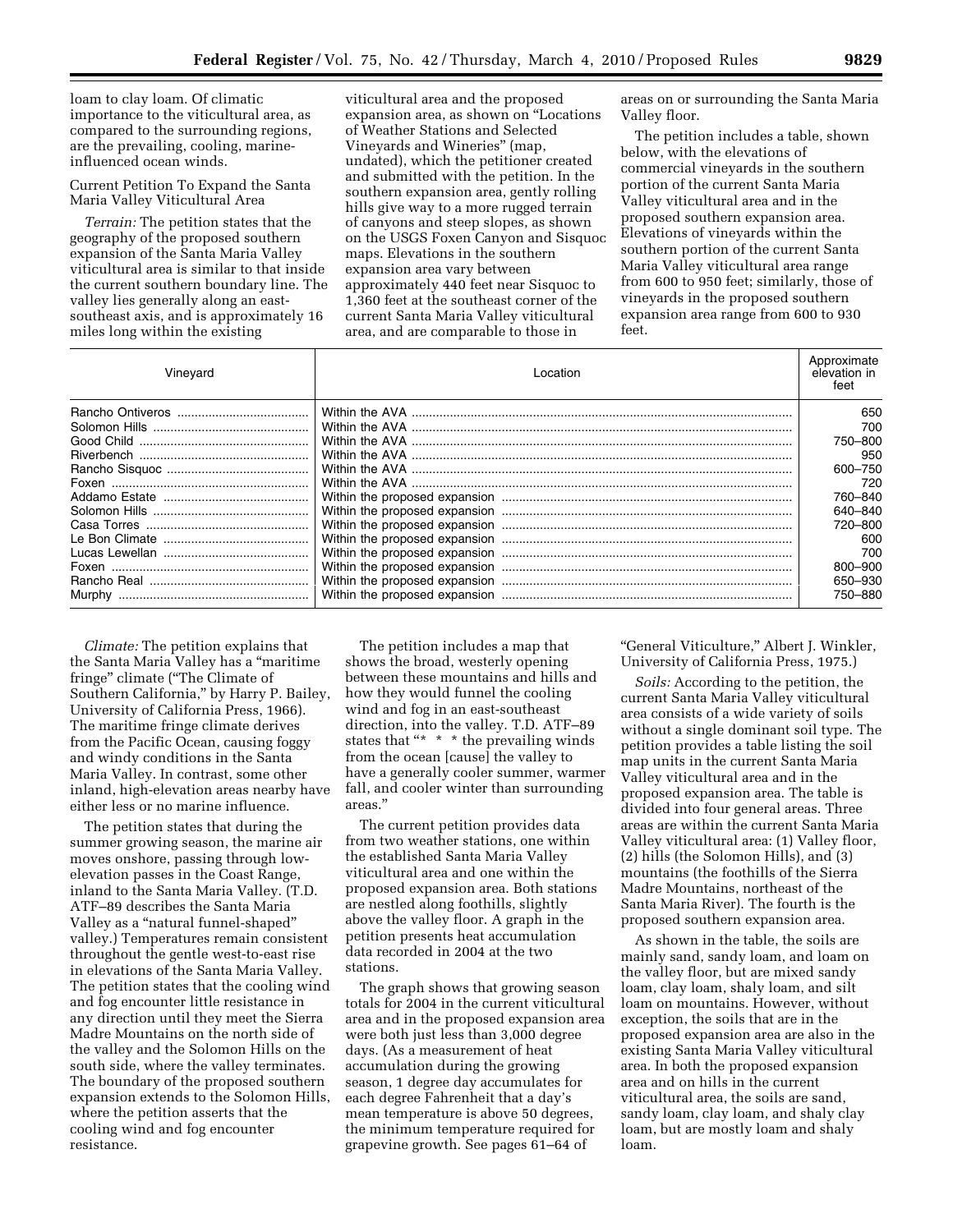# **TTB Determination**

TTB concludes that the petition to expand the Santa Maria Valley American viticultural area merits consideration and public comment, as invited in this notice.

# *Boundary Description*

See the narrative boundary description incorporating the petitioned-for viticultural area expansion in the proposed regulatory text amendments published at the end of this notice.

#### *Maps*

The petitioner provided the required maps, and we list them below in the proposed regulatory text amendment.

# **Impact on Current Wine Labels**

The proposed expansion of the Santa Maria Valley viticultural area will not affect currently approved wine labels. The approval of this proposed expansion may allow additional vintners to use ''Santa Maria Valley'' as an appellation of origin on their wine labels. Part 4 of the TTB regulations prohibits any label reference on a wine that indicates or implies an origin other than the wine's true place of origin. For a wine to be labeled with a viticultural area name or with a brand name that includes a viticultural area name or other term identified as viticulturally significant in part 9 of the TTB regulations, at least 85 percent of the wine must be derived from grapes grown within the area represented by that name or other term, and the wine must meet the other conditions listed in 27 CFR 4.25(e)(3). Different rules apply if a wine has a brand name containing a viticultural area name or other viticulturally significant term that was used as a brand name on a label approved before July 7, 1986. See 27 CFR 4.39(i)(2) for details.

# **Public Participation**

#### *Comments Invited*

We invite comments from interested members of the public on whether we should expand the Santa Maria Valley viticultural area as described above. We are especially interested in comments concerning the similarity of the proposed expansion area to the current Santa Maria Valley viticultural area, the geographical features that distinguish the viticultural features of the proposed expansion area from the area beyond it to the south, and the use of the Santa Maria River watershed to justify the proposed expansion of the southern boundary line. Please support your comments with specific information

about the proposed expansion area's name, proposed boundaries, or distinguishing features.

#### *Submitting Comments*

You may submit comments on this notice by using one of the following three methods:

• *Federal e-Rulemaking Portal:* You may send comments via the online comment form posted with this notice in Docket No. TTB–2010–0001 on ''Regulations.gov,'' the Federal e-rulemaking portal, at *http:// www.regulations.gov.* A direct link to that docket is available under Notice No. 103 on the TTB Web site at *http://www.ttb.gov/wine/ wine*\_*rulemaking.shtml.* Supplemental files may be attached to comments submitted via Regulations.gov. For complete instructions on how to use Regulations.gov, visit the site and click on ''User Guide'' under ''How to Use this Site.''

• *U.S. Mail:* You may send comments via postal mail to the Director, Regulations and Rulings Division, Alcohol and Tobacco Tax and Trade Bureau, P.O. Box 14412, Washington, DC 20044–4412.

• *Hand Delivery/Courier:* You may hand-carry your comments or have them hand-carried to the Alcohol and Tobacco Tax and Trade Bureau, 1310 G Street, NW., Suite 200–E, Washington, DC 20005.

Please submit your comments by the closing date shown above in this notice. Your comments must reference Notice No. 103 and include your name and mailing address. Your comments also must be made in English, be legible, and be written in language acceptable for public disclosure. We do not acknowledge receipt of comments, and we consider all comments as originals.

If you are commenting on behalf of an association, business, or other entity, your comment must include the entity's name as well as your name and position title. If you comment via *http:// www.regulations.gov,* please enter the entity's name in the "Organization" blank of the comment form. If you comment via mail, please submit your entity's comment on letterhead.

You may also write to the Administrator before the comment closing date to ask for a public hearing. The Administrator reserves the right to determine whether to hold a public hearing.

#### *Confidentiality*

All submitted comments and attachments are part of the public record and subject to disclosure. Do not enclose any material in your comments

that you consider to be confidential or inappropriate for public disclosure.

# *Public Disclosure*

On the Federal e-rulemaking portal, Regulations.gov, we will post, and you may view, copies of this notice, selected supporting materials, and any electronic or mailed comments we receive about this proposal. A direct link to the Regulations.gov docket containing this notice and the posted comments received on it is available on the TTB Web site at *http://www.ttb.gov/wine/ wine*\_*rulemaking.shtml* under Notice No. 103. You may also reach the docket containing this notice and the posted comments received on it through the Regulations.gov search page at *http:// www.regulations.gov.* 

All posted comments will display the commenter's name, organization (if any), city, and State, and, in the case of mailed comments, all address information, including e-mail addresses. We may omit voluminous attachments or material that we consider unsuitable for posting.

You also may view copies of this notice, all related petitions, maps and other supporting materials, and any electronic or mailed comments we receive about this proposal by appointment at the TTB Information Resource Center, 1310 G Street, NW., Washington, DC 20220. You may also obtain copies at 20 cents per 8.5 x 11 inch page. Contact our information specialist at the above address or by telephone at 202–453–2270 to schedule an appointment or to request copies of comments or other materials.

#### **Regulatory Flexibility Act**

We certify that this proposed regulation, if adopted, would not have a significant economic impact on a substantial number of small entities. The proposed regulation imposes no new reporting, recordkeeping, or other administrative requirement. Any benefit derived from the use of a viticultural area name would be the result of a proprietor's efforts and consumer acceptance of wines from that area. Therefore, no regulatory flexibility analysis is required.

#### **Executive Order 12866**

This proposed rule is not a significant regulatory action as defined by Executive Order 12866. Therefore, it requires no regulatory assessment.

### **Drafting Information**

N.A. Sutton of the Regulations and Rulings Division drafted this notice.